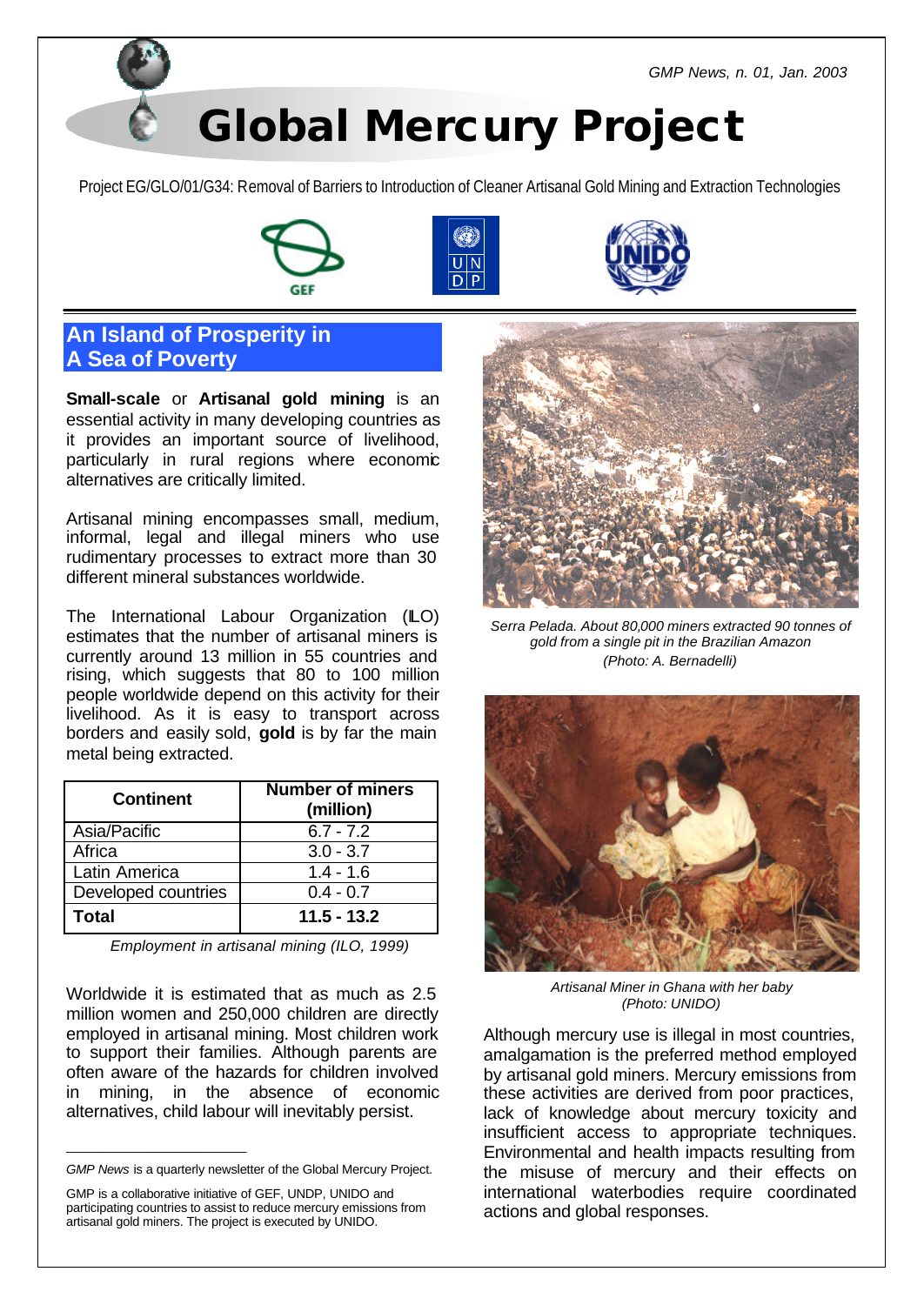# **Environmental & Health Problems**

Artisanal mining activities are frequently accompanied by extensive environmental degradation and deplorable socio-economic conditions, both during operations and well after mining activities have ceased. Typical environmental impacts caused by disorganized artisanal mining activities include diversion of rivers, water siltation, landscape degradation, deforestation, destruction of aquatic life habitat, and widespread mercury pollution.

Since amalgamation is simple, cheap and does not require skilled labour it is the gold concentration method most used by small-scale miners. Amalgamation employs metallic mercury to trap fine gold. The extent of mercury losses from a specific site is primarily determined by gold-mercury separation procedures. Mercury is often discharged with contaminated tailings and/or volatilized into the atmosphere. Despite the existence of safe procedures to decompose amalgams, the usual practice is to burn the amalgam in a pan or shovel with a blowtorch. When this happens, mercury is accumulated in the lungs and kidneys of miners or citizens living near mines or gold shops (places were gold is melted and sold).

Metallic mercury discharged into the environment (air, water, tailings) can be transformed by biochemical processes into methylmercury, which is readily bioavailable and may be found at elevated concentrations in higher levels of the food chain, particularly in aquatic systems (i.e. it is biomagnified). Individuals reliant on fish (especially carnivorous) as a primary food source may be particularly susceptible to accumulation of dangerous levels of methylmercury. In cases of acute intoxication, muscular atrophy, seizures and mental disturbance are prominent. Methylmercury is easily transferred from women to the fetus, with effects ranging from sterility, spontaneous abortion, and from mild to severe neurological symptoms.

Methylmercury (CH3Hg) poisoning was first identified in the early 50s by an infamous incident at Minamata Bay, Japan in which a plastic factory was discharging CH<sub>3</sub>Hg into the river and bay. Up to 1997, almost 3000 victims have been compensated and 1246 deaths were recognized.



*Local people living near hot spot areas must be advised about the risks of consuming mercury polluted fish*



*Venezuelan Miner burning amalgam to separate gold from mercury (Photo: UNIDO)*

Due to the importance of amalgamation, convincing miners to use less mercury because of health hazards is difficult. Lack of sanitation, widespread disease (malaria, cholera, STDs, etc.) and limited access to health care providers have resulted in generally poor health conditions in artisanal mining communities. Consequently, any program directed at reducing the comparatively invisible health impacts from mercury will be received with minimal success if the program does not comprehensively address these community issues also.

As women have little knowledge of the hazards associated with mercury, they are often selected to work in the processing aspect of gold mining (including amalgamation). Women are also predominantly responsible for food preparation, and as women of childbearing age and children are particularly susceptible to methylmercury exposure from fish, educational programs should be specifically directed towards them.



*Retorts can reduce drastically mercury emissions Home-made retorts are not expensive. They can be made with water pipes and connections (devised by R. Hypolito)*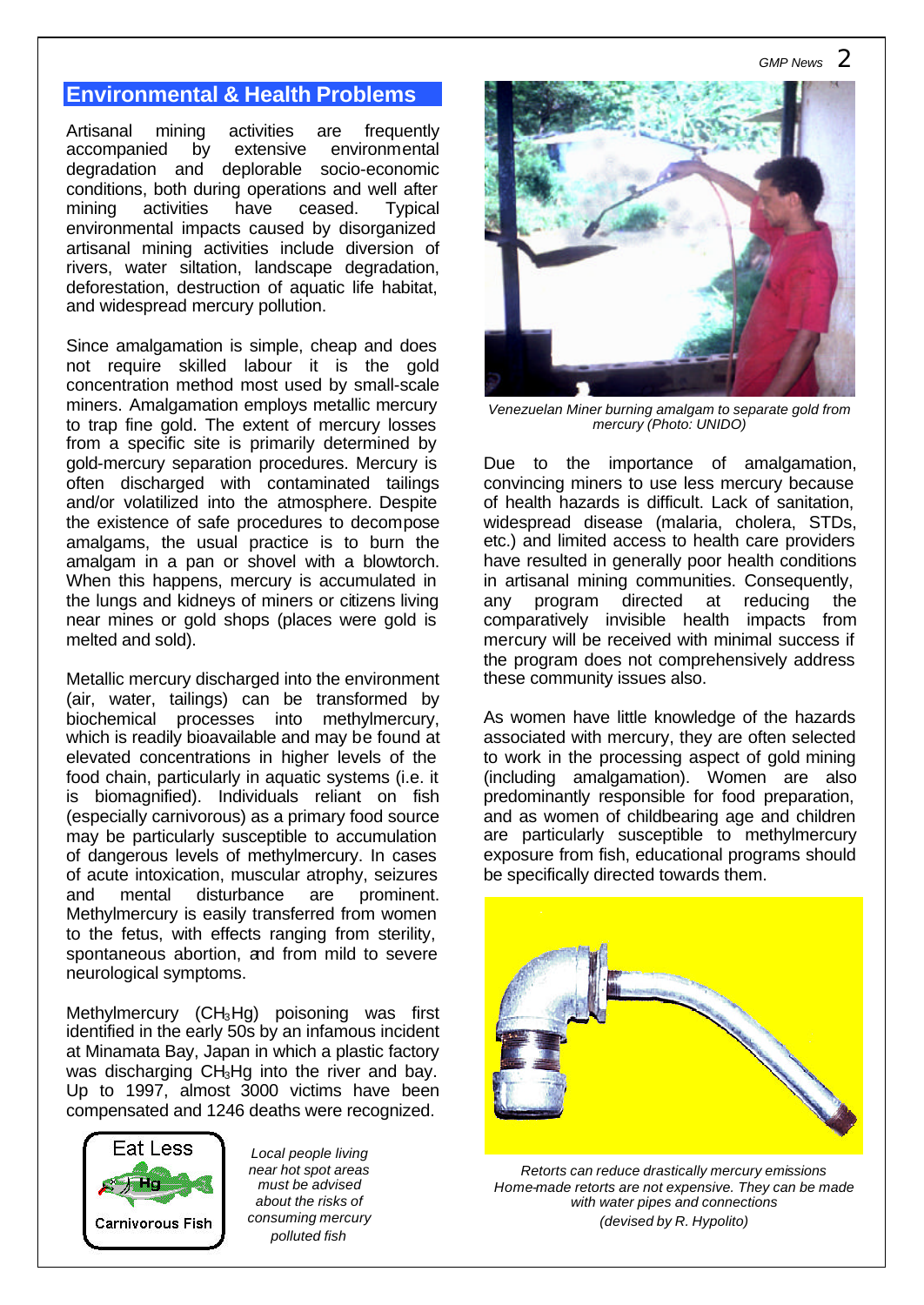# **Project Objectives**

Since 1995, UNIDO has been providing technical assistance to the small-scale mining sector in developing countries. Through numerous projects dealing with the introduction of cleaner technologies and mercury pollution abatement, the Organization has assessed the environmental and health impacts of mercury pollution caused by artisanal gold miners, *inter alia* in Venezuela, Ghana and Philippines. In the meantime, UNIDO has received new requests from countries in Latin America, Africa and Asia. Whilst the environmental and health problems related to small-scale gold mining have been largely ignored to date, it is now widely accepted that problems associated with artisanal gold mining in different developing countries are similar in nature. As such, solutions need a globally consistent and effectively coordinated approach in order to deal with these complex problems on a local level.



*Kids using mercury to extract gold in Suriname (Photo: UNIDO)*

In August 2002, the GMP (Global Mercury Project) was initiated to help demonstrate ways of overcoming barriers to the adoption of best practices, waste minimization strategies and pollution prevention measures that limit contamination of the international waters. The Project funded by GEF and co-funded by UNDP and UNIDO is complemented by a suite of ongoing activities which are financed through either the participating countries' resources and/or bilateral programs.



*Women and children panning for gold in Laos (Photo UNIDO)*

UNIDO has conducted preliminary investigations in the six participating countries (**Brazil, Indonesia, Lao PDR, Sudan, Tanzania** and **Zimbabwe**) in order to establish the intensity of artisanal mining activities and their impacts on the international water bodies.

Within these six countries, available figures show that nearly 2.0 million people are directly involved in artisanal mining activities. The number of those whose livelihoods depend on these activities is over 10 million.

The proposed activities aim at removing barriers that inhibit artisanal miners from applying cleaner and efficient technology. Efforts will be undertaken to demonstrate the application of these techniques and conduct training for the miners to reduce pollution and minimize waste resulting from the currently poor procedures.

The main goals of the Project are:

- $\triangleright$  reduce mercury pollution caused by artisanal miners on international waters;
- $\triangleright$  introduce cleaner technologies for gold extraction and train miners;
- $\triangleright$  develop capacity and regulatory mechanisms within Government that will enable the sector to minimize mercury pollution;
- $\triangleright$  introduce environmental and health monitoring programs;
- $\triangleright$  build capacity in local laboratories to assess the extent and impact of mercury pollution beyond the 3-year project life.

As part of a large awareness program, educational campaigns and pilot units will be established to demonstrate the efficiency and advantages of cleaner technologies.

#### *GMP News 3*